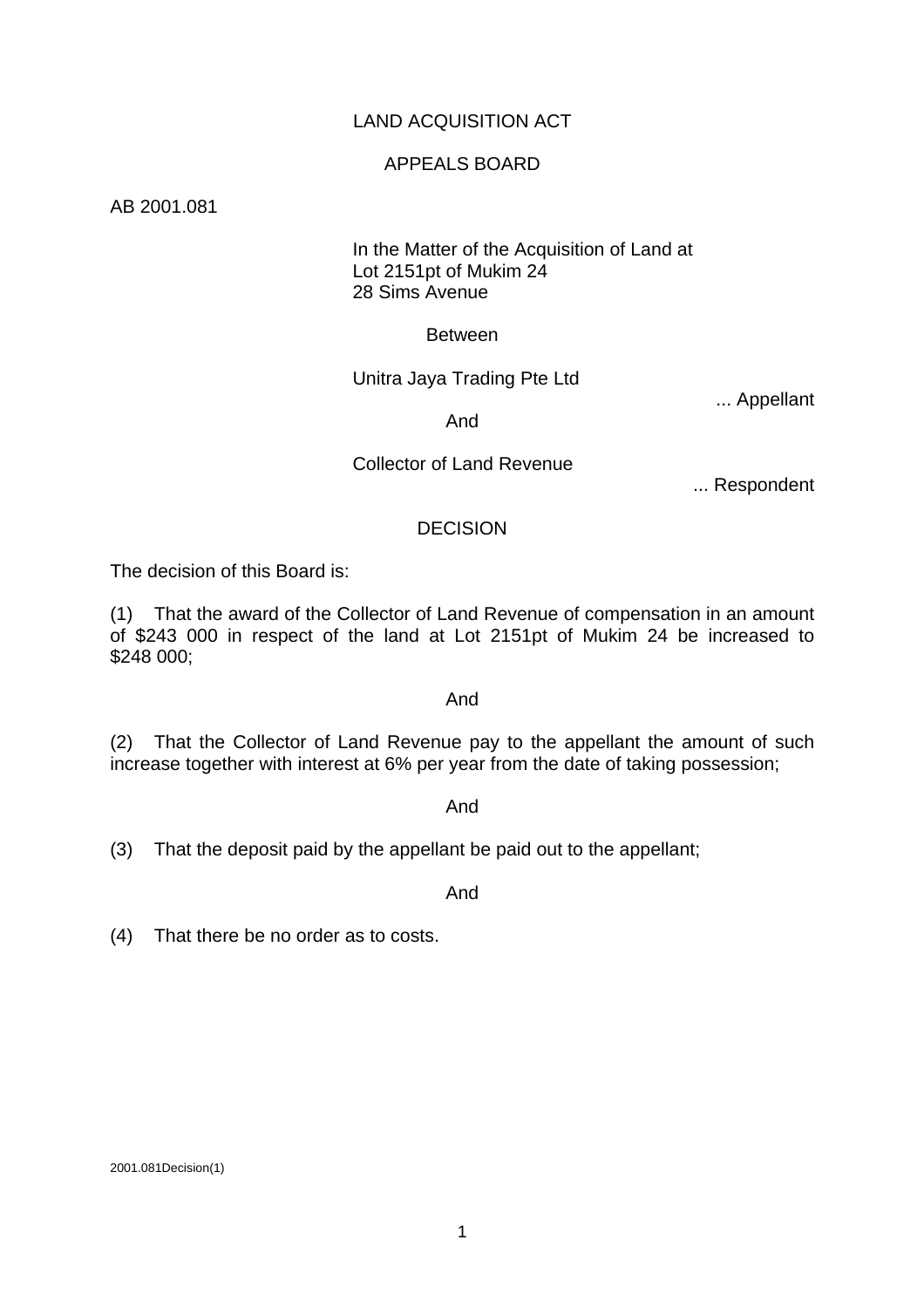# BRIEF STATEMENT OF REASONS

The reasons for the Decision/Order are:

# *Appeal*

(1) On 28 April 2001 ("acquisition date") a notification was published in the *Gazette* of a declaration made under s 5 of the Land Acquisition Act ("s 5 declaration") that the land at Lot 2151pt of Mukim 24 together with the building unit at 28 Sims Avenue ("acquired land") was required for a public purpose namely Proposed Kallang-Paya Lebar Expressway. The appellant was then the proprietor of the acquired land as to the building unit ("28") for the residue of a lease for 999 years from 1 January 1962 and as to Lot 2151 for an estate in fee simple as to one undivided 6th share and is a person interested.

(2) For the purpose of the inquiry held under s 10 the appellant submitted a claim of \$700 000 for compensation. The respondent ("Collector") found that the market value of the acquired land as at 28 April 2001 was \$243 000 and on 14 December 2001 he made an award of compensation in that amount.

(3) The appellant appeals against the award. In its petition of appeal it says that the award is grossly inadequate. It also says that the market value of the acquired land should be determined on the basis of its use "as an office and for commercial purposes and not a flat". It was not disputed that at the acquisition date 28 was used as a shop for the sale of tyres and accessories for motor vehicles and that written permission for its use as a trading office lapsed on 15 July 1996. It was also not disputed that Lot 2151 was zoned residential in the Master Plan and that the use for the purpose designated in the Development Baseline was residential (non-landed residential building) and that for the purpose of s 33(5)(e) the Development Baseline use price was lower than the existing use price. In the circumstances Mr Pillai of counsel for the appellant quite properly conceded that the market value should be determined on the basis of residential use for a flat and other claims made in the petition of appeal were not proceeded with.

# *Acquired Land*

(4) Lots 2150 and 2151 are adjacent plots of land on the South side of Sims Avenue between Lorong 5 and Lorong 7 Geylang. On site is a 3 storey building with 24/A/B and 26/A/B on Lot 2150 and 28/A/B and 30/A/B on Lot 2151. The acquired land consists of 28 which is an intermediate residential flat on the first storey of this building and an undivided one 6th share in Lot 2151. The site area of Lot 2151 is 387.2 sm and the floor area of 28 is 105.9 sm. The site area of Lot 2150 is 402.8 sm.

(5) The 3 storey building is served by a walkway in front. A yard at the back opens to a road reserve with access from Lorong 5 and Lorong 7. Lots 2150 and 2151 (and the adjacent Lot 966) are set back from the main line of Sims Avenue and this provides a service road in front of the 3 storey building. Between the service road and Sims Avenue is a public walkway.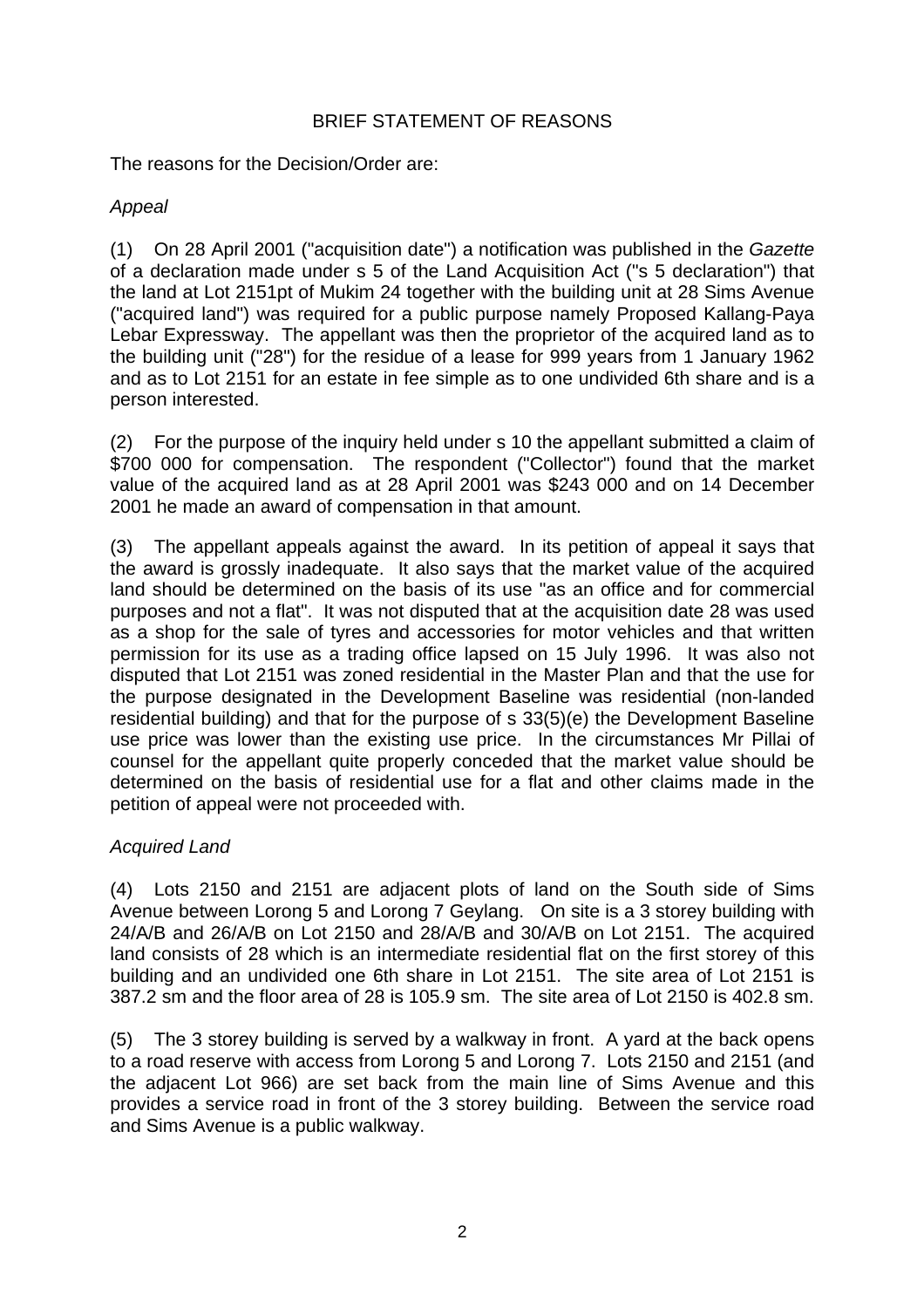(6) The acquired land is about 5km from the city centre at Collyer Quay. The locality is largely a mix of private residential apartments, HDB flats, industrial buildings and shop houses. It is in an area well known for the many eating houses and food centres a large number of which operate through the night or much of it. Sims Avenue is well served by a public bus system and Kallang MRT Station is nearby.

## *Compensation*

(7) Section 33 of the Act provides:

(1) In determining the amount of compensation to be awarded for land acquired under this Act, the Board shall ... take into consideration the following matters and no others:

- (a) the market value
	- $(i)$  ...

(C) as at 1st January 1995 in respect of land acquired on or after 27th September 1995;

(ii) as at the date of publication of the notification under section 3(1) if the notification is, within 6 months from the date of its publication, followed by a declaration under section 5 in respect of the same land or part thereof; or

(iii) as at the date of publication of the declaration made under section 5,

whichever is the lowest;

- ...
- (5) For the purposes of subsection (1)(a)
	- ...

(e) the market value of the acquired land shall be deemed not to exceed the price which a bona fide purchaser might reasonably be expected to pay for the land on the basis of its existing use or in anticipation of the continued use of the land for the purpose designated in the Development Baseline referred to in section 36 of the Planning Act 1998, whichever is the lower, after taking into account the zoning and density requirements and any other restrictions imposed under the Planning Act 1998 and any restrictive covenants in the title of the acquired land, and no account shall be taken of any potential value of the land for any other more intensive use ....

There is no evidence of a s 3(1) notification having been published and the s 5 declaration was published on 28 April 2001 (the acquisition date as noted earlier) and it is common ground that the market value as at 28 April 2001 was lower than as at 1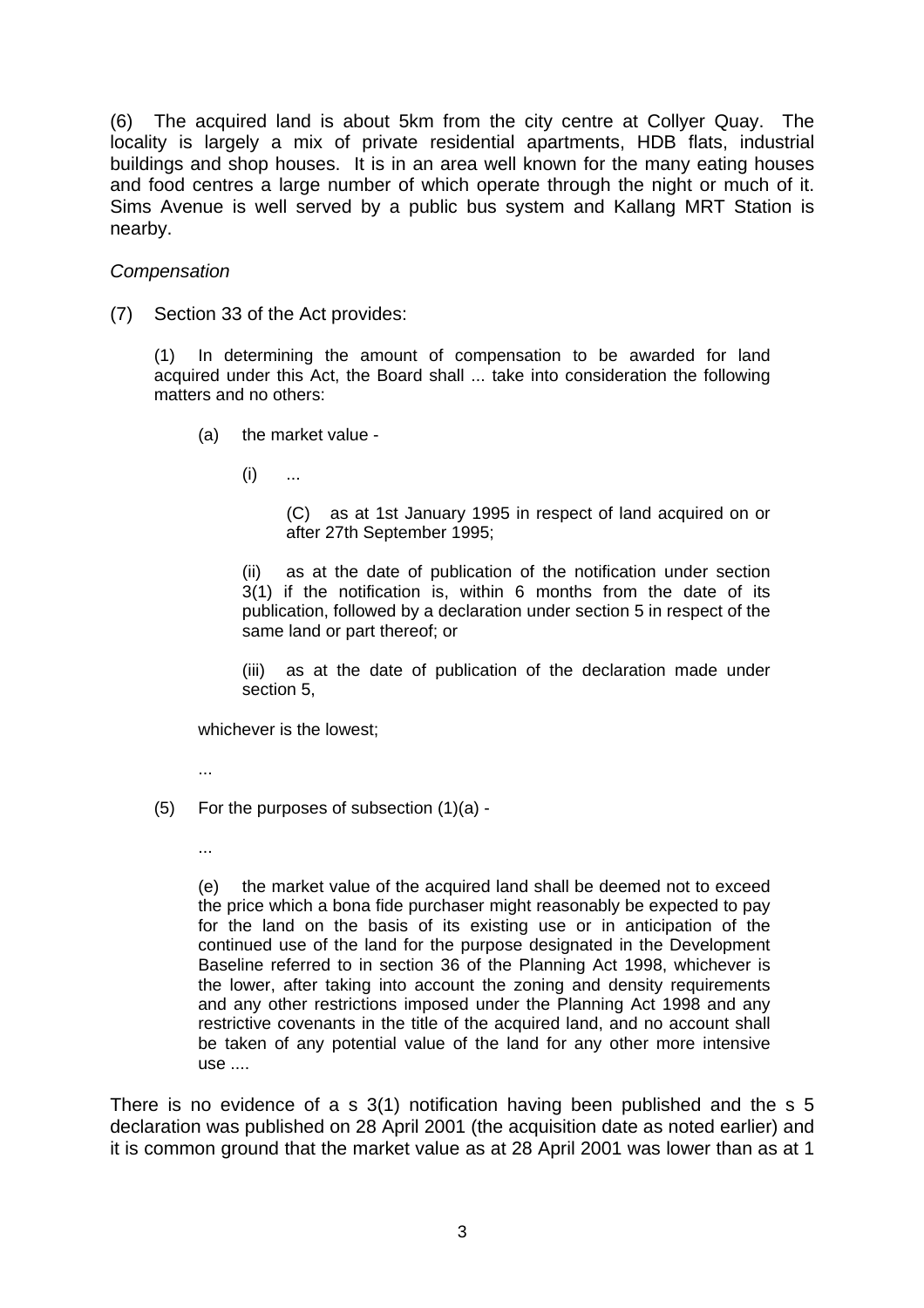January 1995 and it is the market value as at 28 April 2001 that among other matters has to be taken into consideration.

# *Petition of Appeal*

- (8) The petition of appeal states:
	- 2(ii) The sum awarded by the Collector is grossly inadequate….

2(iv) ... The appellant contends that the value awarded by the Collector for the said "flat" in the vicinity is too low.

What this Board has to find is the market value of the acquired land as at the acquisition date not in any case exceeding the Development Baseline use price.

# *Appellant's Valuation*

(9) Mr Ho Chi Chew Paul of CKS Property Consultants Pte Ltd in his valuation report dated 20 June 2001 stated that he was of the opinion that the value of the acquired land was \$700 000 but it was clear that he had conducted his valuation on the basis that 28 was a 1st storey shop unit in a 3 storey building with apartment units on the upper storeys. In his letter to the appellant's solicitors dated 24 October 2002 he stated that the "revised value based on the subject property being a residential apartment as at 28 April 2001 [was] \$350 000".

(10) At the hearing Mr Ho testifying for the appellant said that he adopted the comparison approach and he referred to the following transactions:

| Location                    | Contract<br>Date | Price<br>Floor Area Rate | Floor Area |
|-----------------------------|------------------|--------------------------|------------|
| 1 134A Sims Ave<br>("134A") | 5 Jun 2001       | \$280 000<br>\$2 171/sm  | $129$ sm   |
| 2 134B Sims Ave<br>("134B") | 15 Mar 2001      | \$315 000<br>\$2 442/sm  | 129sm      |
| 3 136A Sims Ave<br>("136A") | 25 Jun 2001      | \$270 000<br>\$2 596/sm  | 104sm      |

134/A/B and 136/A/B are intermediate adjacent units in a 3 storey walk-up building on the same street as the acquired land between Lorong 17 and Lorong 19 Geylang. From *Singapore Street Directory* (2000/2001) these properties appear to be about 400 m to the East of the acquired land. On the upper storeys are residential flat units including all the 3 units referred to. On the 1st storey below 134A and 134B is a unit used as an eating house and on the 1st storey below 136A is a shop unit.

(11) Mr Ho said that he made the following adjustments in respect of 134A: +4.62% for size, +20% for location and +5% for storey level; in respect of 134B: +4.62% for size, +20% for location and +10% for storey level; and in respect of 136A: +20% for location and +5% for storey level. He derived adjusted floor area rates of \$2 861/sm from 134A, \$3 371/sm from 134B and \$3 267/sm from 136A and he adopted a floor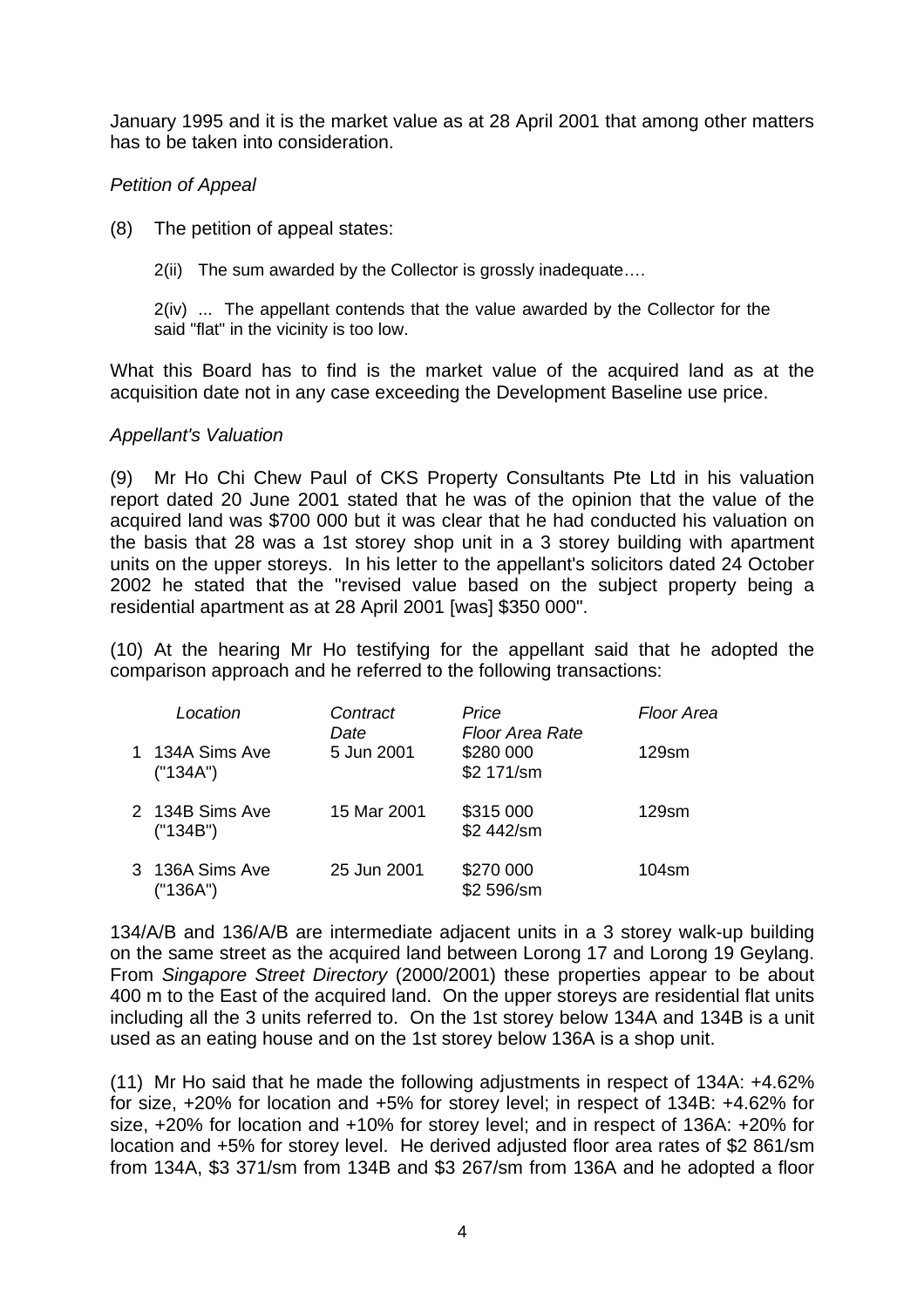area rate of \$3 305/sm. Applying this to the acquired land with a floor area of 105.9sm he said that the market value was \$350 000.

(12) Mr Ho said that he had done a regression analysis on apartments based on floor area. He did not have it with him but he referred to sales transacted between July and December 2001 of 8 apartments at Sims Residences a multi-storey residential apartment building at Lorong 39 Geylang. Leaving aside the differences in storey level and transaction dates these transactions show that for floor area down from 131sm to 110sm the floor area rate was up from \$4 420/sm to \$4 573/sm which would support an adjustment of about +3.5%. Having regard to this Mr Ho said that he would revise his adjustment for size to +3.5% in place of +4.62%.

(13) Mr Ho said that in comparison with the location of the acquired land the location of 134/A/B and 136/A/B was "more congested" and there were "a lot of shops below". He said there was "a lot of traffic" and there was a "parking problem". He said the acquired land had a "car park in front" and an "open yard and access to footpath behind". He said that the adjustment of +20% for location was based on his judgment. He had not carried out an analysis to compare prices and he had not looked at any transactions to show the difference.

(14) Under cross examination Mr Ho said that he knew about a road line that adversely affected the acquired land but not that it affected it in its entirety as shown on the road line plan. If it was adversely affected to this extent then he would take 10% off his valuation. The road line plan shows that the whole of Lots 2150 and 2151 would be partly in the tunnel which is part of an expressway and partly in the expressway near the entrance to the tunnel. Under further cross examination he agreed that the cost of converting 28 for residential use at April 2001 prices would be "probably \$20 000 to \$25 000 or up to \$30 000". Mr Ho was not cross examined as to the 136A transaction.

# *Collector's Valuation*

(15) Ms Chee Hok Yean of Jones Lang LaSalle Property Consultants Pte Ltd testifying for the Collector referred to her valuation report dated 1 November 2002. In her report she also referred to the same transactions in respect of 134A and 134B as Mr Ho but she made no adjustments for any differences. It appears that she adopted the average of the floor area rates derived from the two transactions and applied it to the floor area of 28 and took off the odd amount of not much over \$1 000 for storey level and determined that the market value as at the acquisition date was \$243 000. She was not cross examined and the appellant's case was not put to her at all by counsel for the appellant. In answer to this Board she said that she had no empirical evidence as to the difference in the floor area rate for size and would not consider an adjustment of +3.5% but if she made an adjustment she would adopt +2% at most. She said -\$1 000 for storey level was "too minor a difference to measure".

# *Market Value*

(15) Ms Chee referred to the transactions in respect of 134A and 134B as did Mr Ho. Mr Ho also referred to the 136A transaction but Ms Chee did not and she has given no explanation for this. 136A is right next to 134A and is on the same storey level.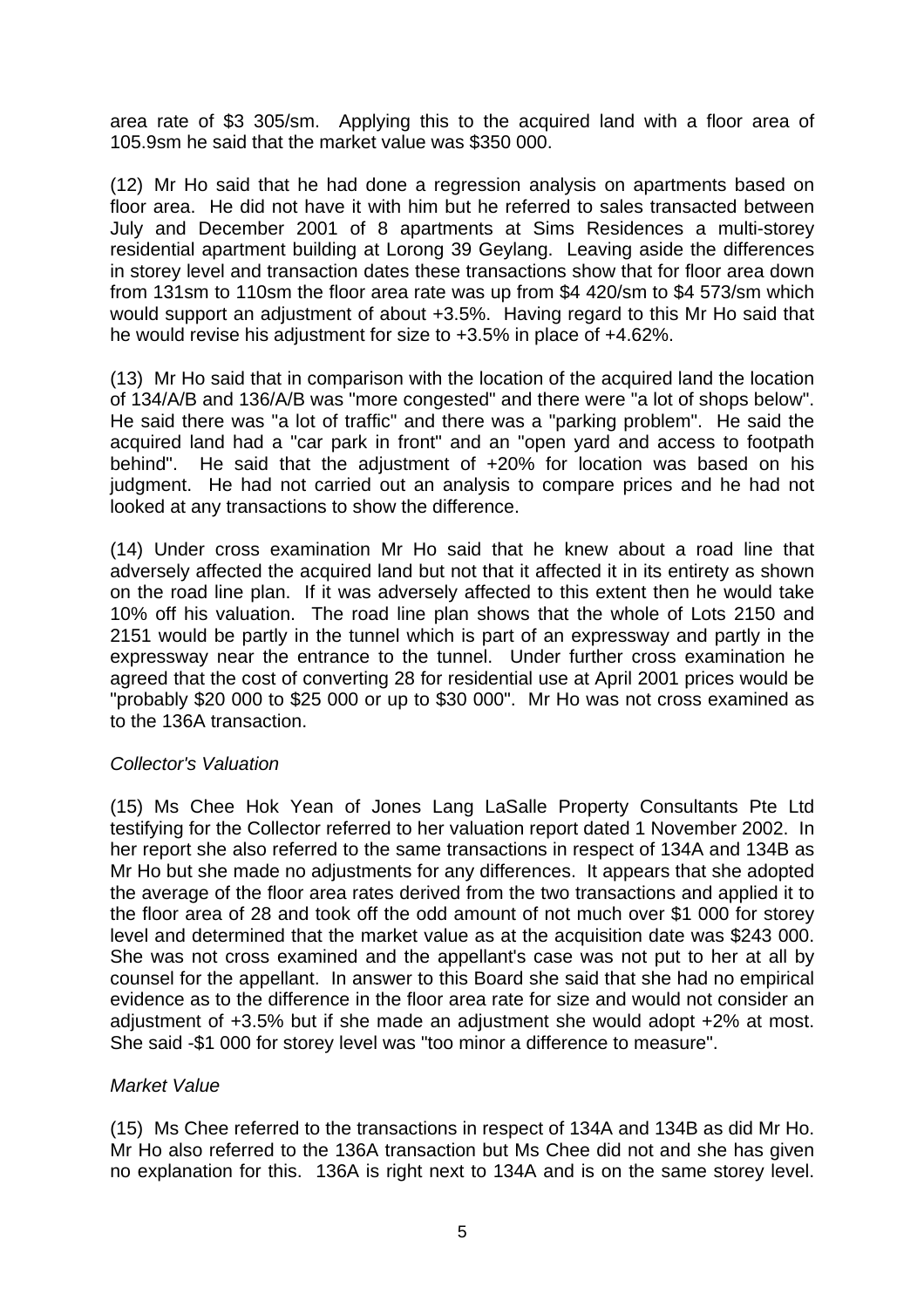The floor area of 136A is 104sm while the floor area of 28 is 105.9sm which is so close as to require no adjustment for size. 134A and 134B both have floor areas of 129sm for which difference she would allow up to +2% if she made an adjustment. 136A was transacted within 2 months of the acquisition date. On the evidence before this Board I see no reason why the 136A transaction cannot be at least as good a comparable as the 134A and 134B transactions. The floor area rate derived from the 136A transaction is \$2 596/sm while the floor area rates derived from the other two transactions are significantly lower at \$2 171/sm and \$2 442/sm and if \$2 596/sm is taken into account and applied in the same way as Ms Chee has done with the floor area rates derived from the other two transactions then the market value would have been higher than \$243 000.

(16) Ms Chee has referred to the 134A and 134B transactions only but she would allow up to +2% if she made an adjustment. Having regard to the significant difference in the floor area rates between the 134A transaction and the 136A transaction I think she would have made an adjustment of +2% and I find accordingly. On the evidence adduced I find that an adjustment of +2% should be made to the floor area rates derived from the 134A and 134B transactions. This adjustment will give an average floor area rate of \$2 353/sm and a value of about \$249 183 when it is applied to the floor area of 28. Ms Chee took off an amount for the difference in storey level that was "too minor to measure" and on the evidence I would take an amount off to obtain a value of \$248 000.

(17) Mr Rashid Gani of counsel for the Collector submitted that the cost of converting 28 for residential use estimated at up to \$30 000 by Mr Ho should be taken into account. His argument is that the price which a bona fide purchaser might reasonably be expected to pay for the acquired land in anticipation of the continued use of the land for the purpose designated in the Development Baseline would reflect such cost. However there was no direct evidence to support his submission. Mr Pillai of counsel for the appellant submitted that such cost ought not to be taken into account.

(18) In para 2.00 of Ms Chee's valuation report dated 1 November 2002 she stated that her instructions were:-

… to determine the market value of the subject property as at April 28, 2001, the date of Gazette made under Section 5 of the Land Acquisition (Amendment) Act 1995, or the market value as at January 1, 1995, whichever is lower.

and in para 5.00 she stated:-

#### **TOWN PLANNING**

| Master Plan Zoning<br>$(1998$ Edition) | Residential/Institutional with a plot ratio 3.0.                                     |
|----------------------------------------|--------------------------------------------------------------------------------------|
| Development Baseline                   | 802.2784 sq.m. (Group B2)                                                            |
| <b>Planning Application</b>            | Approval was granted on April 15, 1958 for<br>use as flat unit. Subsequent temporary |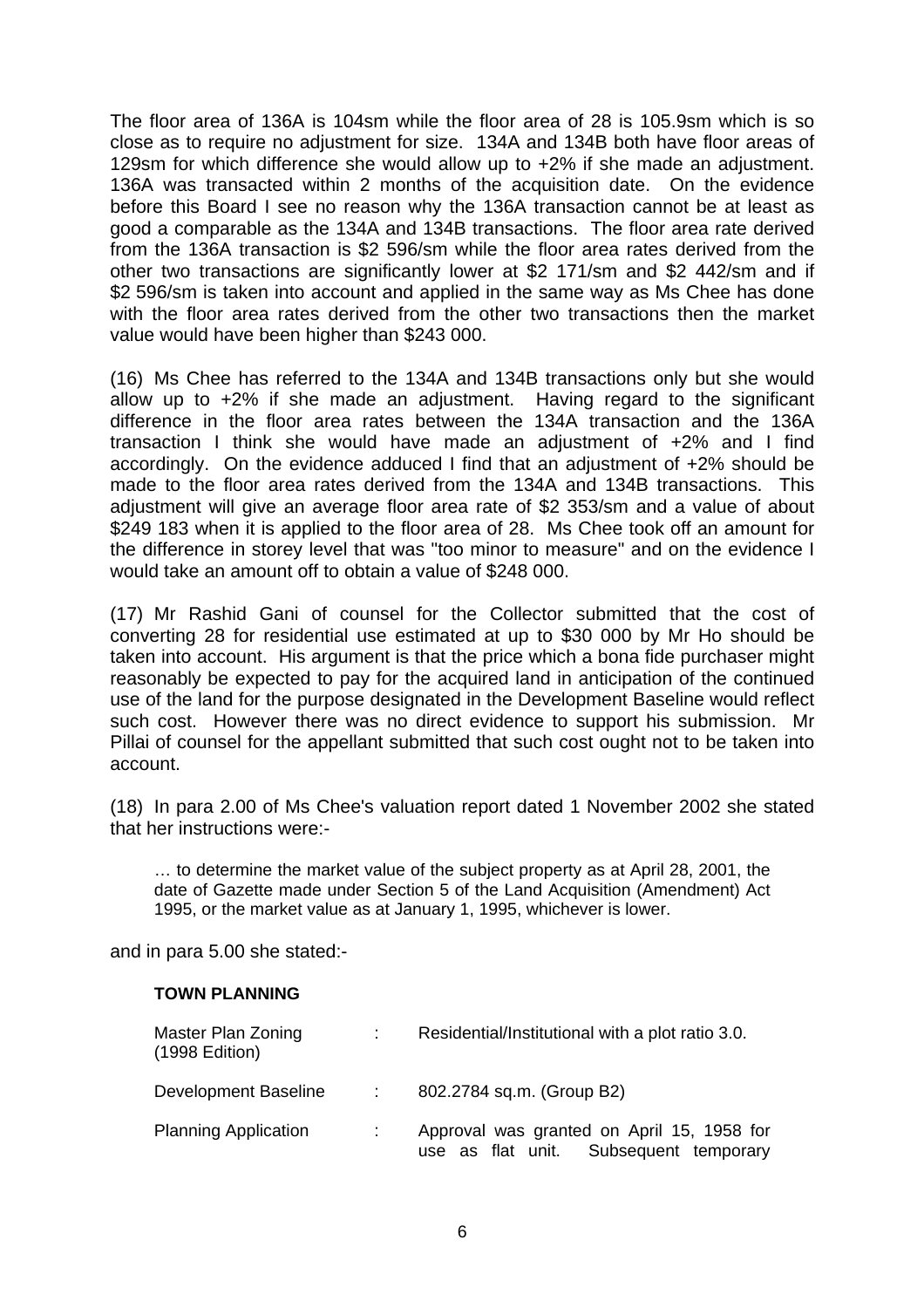permission for change of use to an office has lapsed.

I think Ms Chee had in mind the Act as it was in force at the acquisition date and the reference in her report to s 5 of the Land Acquisition (Amendment) Act 1995 was intended to be a reference to s 5 of the Land Acquisition Act as it was in force at that date. The reference to the Development Baseline in s 33(5)(e) came about only in 1998.

(19) In para 6.00 of the report Ms Chee stated:

#### **EXISTING IMPROVEMENTS**

As at the date of inspection on July 20, 2001, the subject property comprises a flat unit, used as a shop unit, located on the first storey of a 3-storey walk-up commercial-cum-residential building, completed circa 1960s.

In para 7.00 she described the accommodation and finishes and in para 11 she stated:

#### **CONDITION OF BUILDING**

The building and compound are in average state of repair and maintenance having regard to its age and type of construction on the date of inspection.

and in para 13.00 she stated:

In accordance to the approved use, *we have valued the subject property as a flat unit.* [italics added]

We arrived at our valuation by direct comparison with transactions of comparable properties within the vicinity and elsewhere around the material dates of valuation. In arriving at our valuation figure, we have taken into consideration the market conditions then and have made due adjustments of differences between the subject property and the comparables in terms of location, tenure, size, shape, design and layout, age and condition of buildings, dates of transactions, road lines, and other factors affecting its value.

Ms Chee was aware that 28 was used as a shop unit. The comparables she referred to were residential flats and she was aware of that as well. If there was a difference in this respect she has made "due adjustments" as she has stated in her report. She has not stated what adjustments were made or ought to be made for this difference but it does not mean that no adjustments were made. Some adjustments cancel each other out and it is not unknown for valuers to leave them out altogether when they do.

(20) In para 14.00 Ms Chee stated:

**VALUATION** - as at April 28, 2001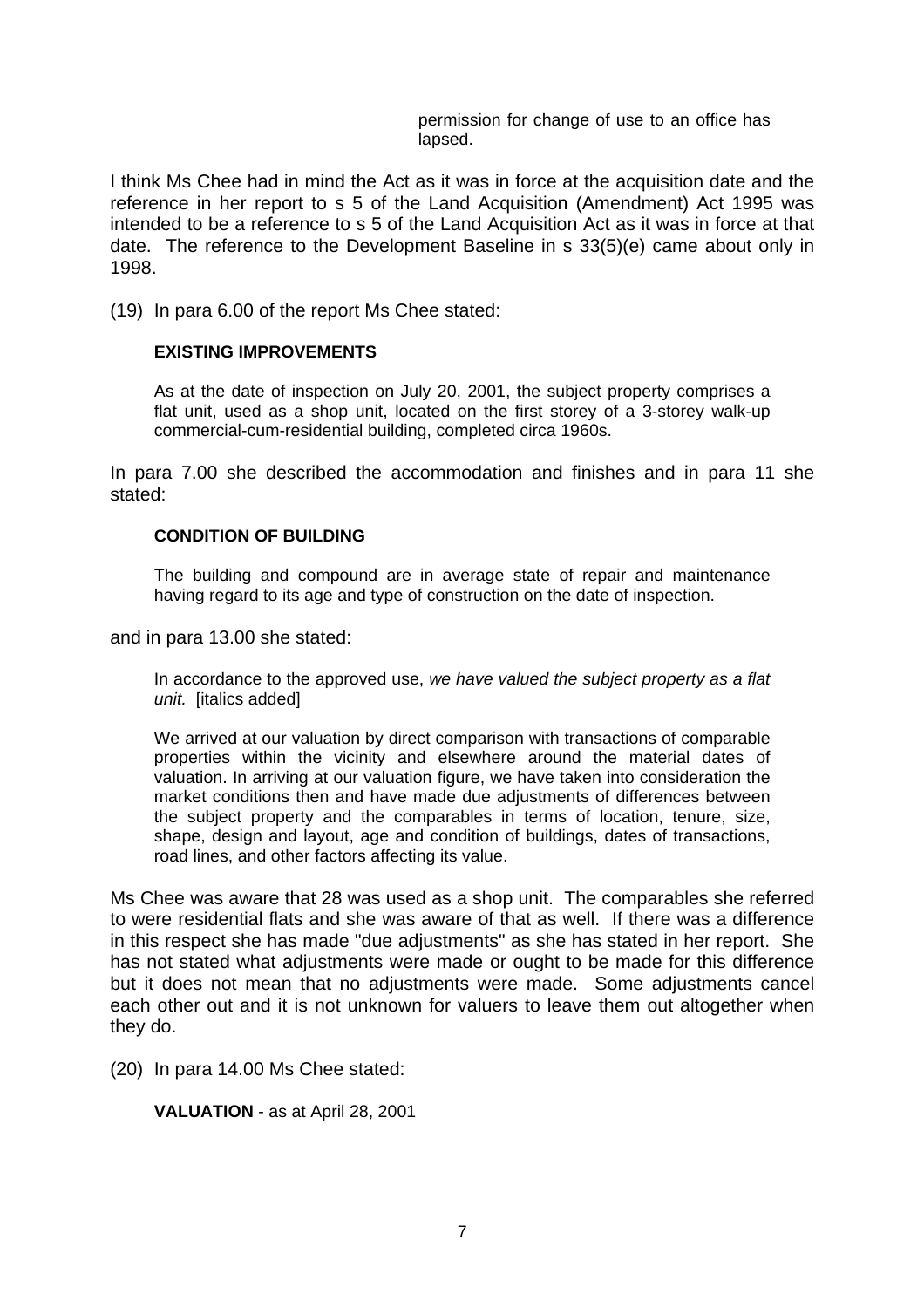Having regard to all relevant information, we are of the opinion that the market value of the property, with vacant possession and free from encumbrances, is S\$243 000/- (Singapore Dollars Two Hundred and Forty-Three Thousand).

She arrived at her valuation by direct comparison with transactions of comparable properties. She identified the 134A and 134B transactions as the transactions with which direct comparison was made. She has given her opinion as to the market value of 28 as a residential flat unit.

(21) In the approach to the valuation which Ms Chee adopted what had to be taken into account were the differences between the reference property in the comparable transaction and 28 and the adjustments to be made for such differences. Where as in this case the subject property is a shop unit which is to be valued as a residential flat unit and a transaction of a residential flat unit is identified as comparable a measure of the adjustment to be made for the difference may be the cost of rendering the subject property the same as the reference property or as close to it as is feasible in so far as values are concerned. There is no evidence as to the nature or condition of the reference property that the subject property is to be rendered the same as. There is no evidence as to the cost of doing so. In my decision and on the evidence before this Board the conversion cost is not to be taken into account.

(22) In the premises I find:

(a) that for the purpose of s 33(1)(a) the market value of the acquired land was the lowest as at 28 April 2001;

(b) that the market value of the acquired land as at 28 April 2001 was \$248 000;

(c) that the market value so found does not exceed the Development Baseline use price or the existing use price determined in accordance with s 33(5)(e).

# *Award*

(23) Taking into consideration the market value as at 28 April 2001 this Board determines that the amount of compensation to be awarded for the acquired land is \$248 000. This exceeds the amount of the Collector's award and this Board orders that the Collector pay to the appellant the excess together with interest at the rate of 6% per year from the date of taking possession to the date of payment.

#### *Costs*

(24) For the purpose of the inquiry held under s 10 the appellant made a claim of \$700 000. This was a claim made pursuant to the Collector's notice under s 8 and as it exceeds the amount awarded by this Board by more than 20% the appellant is not entitled to its costs.

Dated 2002 November 30